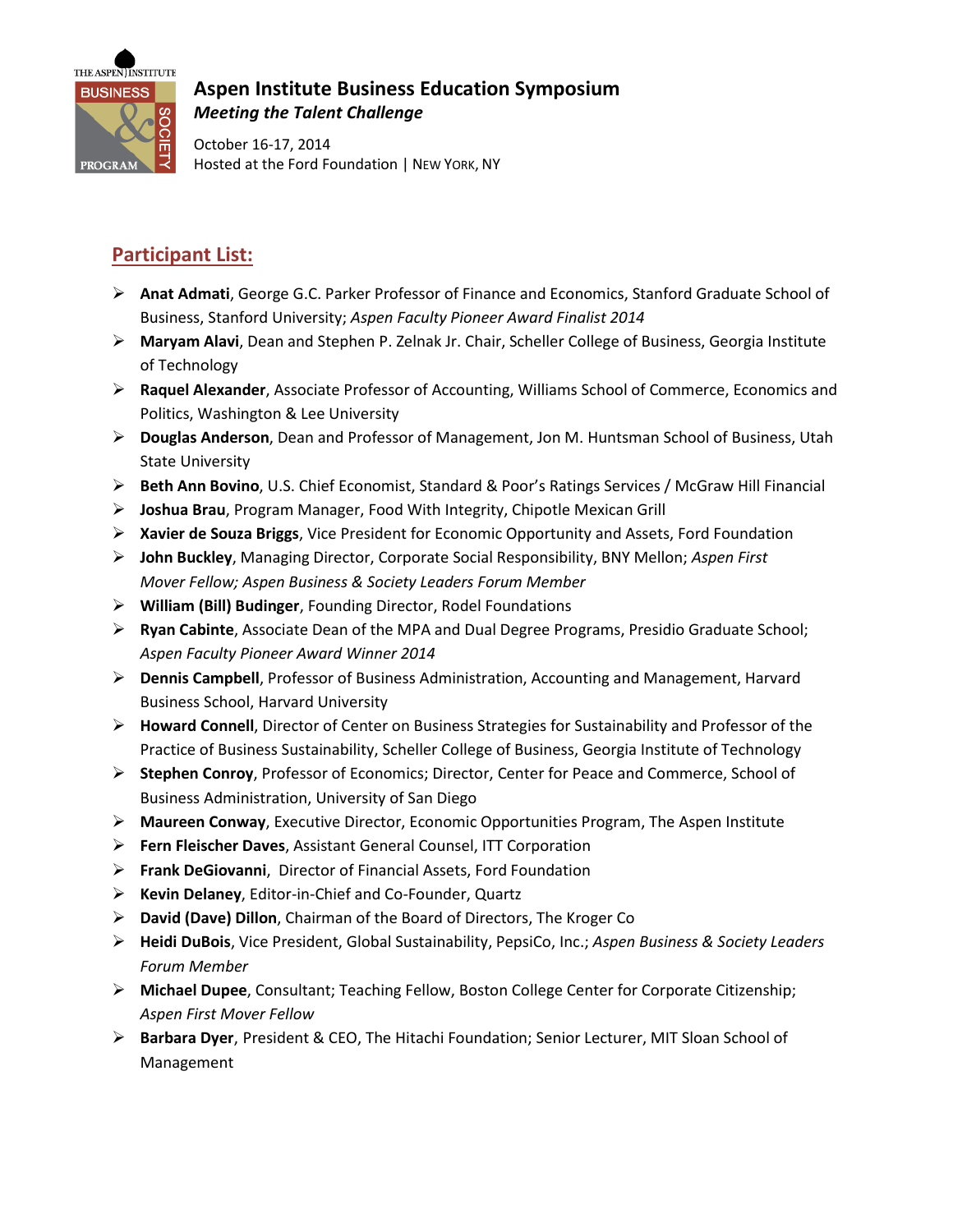- **Jaan Elias**, Director of Case Study Research, School of Management, Yale University; Lecturer, Theatre Management, School of Drama, Yale University
- **Nick Ellis**, Member of the Leadership Team, TrueBlue Inc.; *Aspen First Mover Fellow*
- **Julie Engerran**, former Global Director of Corporate Responsibility, Deloitte
- **Alfredo Enrione**, PwC Professor of Corporate Governance, ESE Business School, University of Andes; Visiting Professor of Strategy and Corporate Governance, IESE University of Navarra
- **Anthony Ewing**, Partner, Logos Consulting Group and a Senior Fellow of the Logos Institute; Lecturer in Law, Columbia Law School
- **Manoj Fenelon**, Director of Foresight, Global Beverage Group, PepsiCo Inc.; *Aspen First Mover Fellow*
- **Mary Margaret Frank**, Associate Professor of Business Administration, Darden School of Business, University of Virginia; *Aspen Faculty Pioneer Award Winner 2014*
- **Michael Fuerst**, Senior Manager, Corporate Responsibility Strategy, Novartis International AG; *Aspen Business & Society Leaders Forum Member*
- **Dave Gallon**, Director, Strategic Insight & Innovation, Toyota Financial Services; *Aspen First Mover Fellow*
- **Casey Gerald**, Co-Founder & CEO, MBAs Across America
- **Pankaj Ghemawat**, Global Professor Management & Strategy and Director of the Center for the Globalization of Education & Management, Stern School of Business, New York University ; Anselmo Rubiralta Professor of Global Strategy, IESE Business School
- **Mary Gowan**, Dean and Kenneth R. Bartee Endowed Professor, College of Business, James Madison University
- **Dawn Grzan**, Director of Research and Sponsored Program Development, Farmingdale State College, State University of New York
- **Michael Hastings**, Director, Office of Research and Sponsored Programs, University of Maine
- **Carol Hee**, Director of the Center for Sustainable Enterprise, Assistant Professor of Strategy and Entrepreneurship, Kenan-Flagler Business School, University of North Carolina
- **Witold (Vit) Henisz**, Deloitte & Touche Professor of Management, The Wharton School, The University of Pennsylvania
- **Gabriella Rigg Herzog**, Senior Manager, Corporate Social Responsibility, Hess Corporation; *Aspen First Mover Fellow*
- **Deirdre Hess**, Content Editor and Communications Strategist, The F.B. Heron Foundation
- **Jeff Hittner**, Lead Strategist, The Crossland Group
- **Andrew Hoffman**, Director, Erb Institute and Holcim (US) Professor of Sustainable Enterprise, Ross School of Business/School of Natural Resources & Environment, University of Michigan; *Aspen Faculty Pioneer Award Winner (Rising Star) 2003*
- **Sin Hoon Hum**, Deputy Dean, NUS Business School and Associate Professor, Department of Decision Sciences, National University of Singapore
- **Charalambos (Charles) Iacovou**, Dean and Associate Professor of Management, Kirby Chair in Business Ethics, School of Business, Wake Forest University
- **David Jacobs**, Associate Professor of Management, School of Business & Management, Morgan State University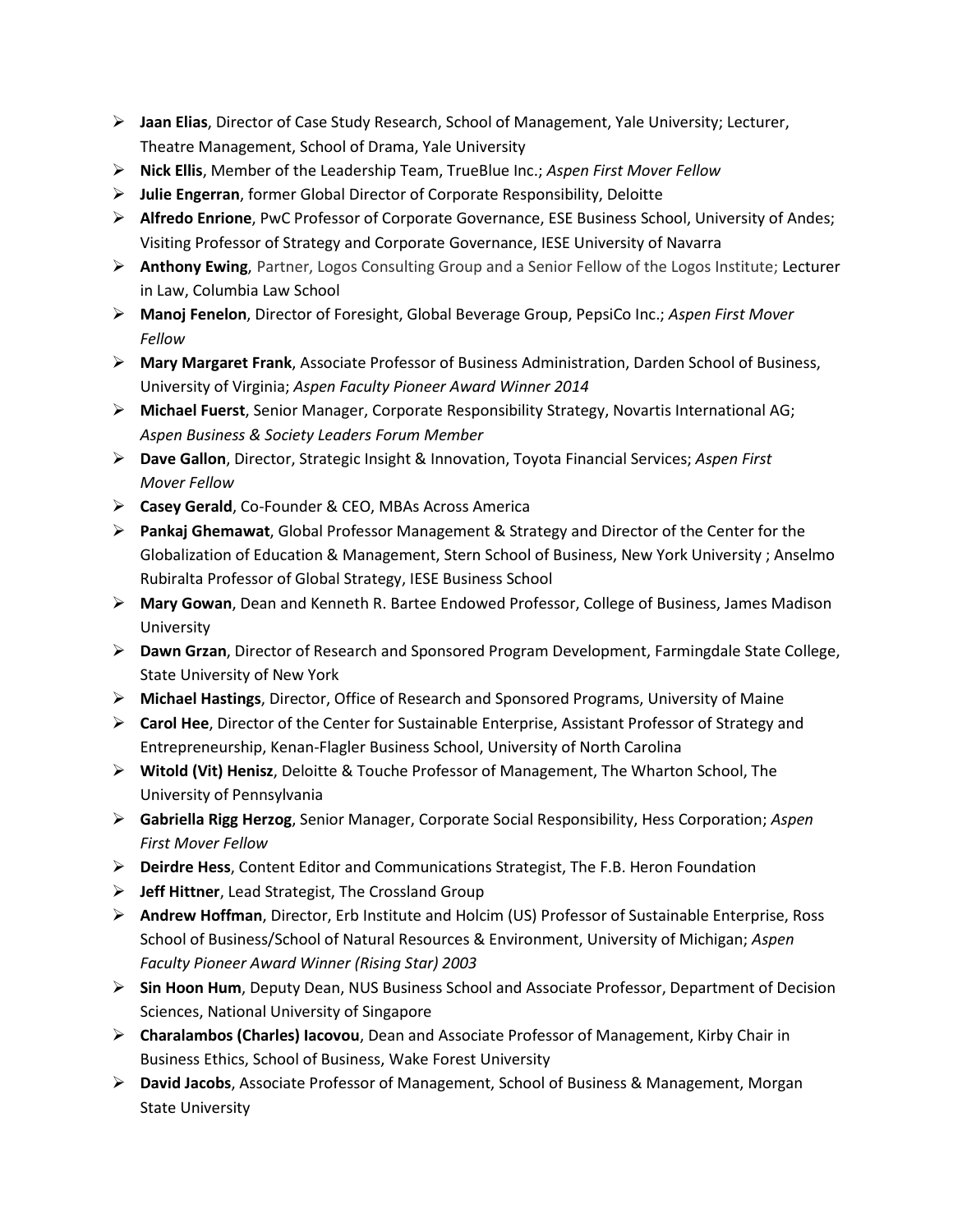- **Rasmus Johnsen**, Assistant Professor of Management, Politics, and Philosophy, Copenhagen Business School
- **Toni Johnson**, Vice President, Knowledge and Influence, The F.B. Heron Foundation
- **Vernon Jones**, Associate Dean (Graduate Program) and Professor of Business Environment, Haskayne School of Business, University of Calgary
- **Elizabeth Kennedy**, Assistant Professor of Law and Social Responsibility, Sellinger School of Business, Loyola University
- **Denise Kleinrichert**, Assistant Professor of Management, College of Business, San Francisco State University
- **Thomas Kochan**, George Maverick Bunker Professor of Management; Professor of Work and Employment Research and Engineering Systems; and Co-Director, Institute for Work and Employment Research, Sloan School of Management, Massachusetts Institute of Technology
- **Bruce Kogut**, Sanford C. Bernstein & Co. Professor of Leadership and Ethics, Director of the Sanford C. Bernstein Center for Leadership and Ethics, Columbia Business School
- **Tim Kraft**, Assistant Professor of Business Administration, Darden School of Business, University of Virginia
- **Kenneth Kring**, Co-Managing Director, Global Education Practice, Korn Ferry International
- **Carrie Leana**, George H. Love Professor of Organizations and Management; Professor of Business Administration, Medicine, and Public & International Affairs; Director, Center for Health and Care Work, University of Pittsburgh; *Aspen Faculty Pioneer Award Winner 2007*
- **Deishin (Dei) Lee**, Assistant Professor of Operations Management, Carroll School of Management, Boston College
- **Florencia Librizzi**, Manager Participants and Regional Chapters; Legal & Policy Advisor, PRME Secretariat, UN Global Compact Office
- **Paula Luff**, Vice President, Corporate Social Responsibility, Hess Corporation; *Aspen Business & Society Leaders Forum Member*
- **John Mahon**, John M. Murphy Chair of International Business Policy and Strategy; Professor of Management, Maine Business School, University of Maine; *Aspen Faculty Pioneer Award finalist 2014*
- **Sabrina Manville**, Senior Associate, Efficacy, Office of the Chief Education Advisor, Pearson
- **Jason McBriarty**, Director, Worldwide Community Affairs, Levi Strauss & Co. and Levi Strauss Foundation
- **Sara Minard**, Executive Professor of Entrepreneurship and Innovation; Assistant Academic Specialist, D'Amore-McKim School of Business, Northeastern University
- **Barry Mitnick**, Professor of Business Administration and of Public and International Affairs, Katz Graduate School of Business, University of Pittsburgh; *Aspen Faculty Pioneer Award Finalist 2014*
- **Robert Mulhall**, Innovation Lead, The Crossland Group
- **Mark Murphy**, Assistant Vice President, Corporate Responsibility, Cargill Incorporated; *Aspen Business & Society Leaders Forum Member*
- **Helen Neuborne**, Director of Quality Employment, Ford Foundation
- **Linda Oubré**, Dean, College of Business, San Francisco State University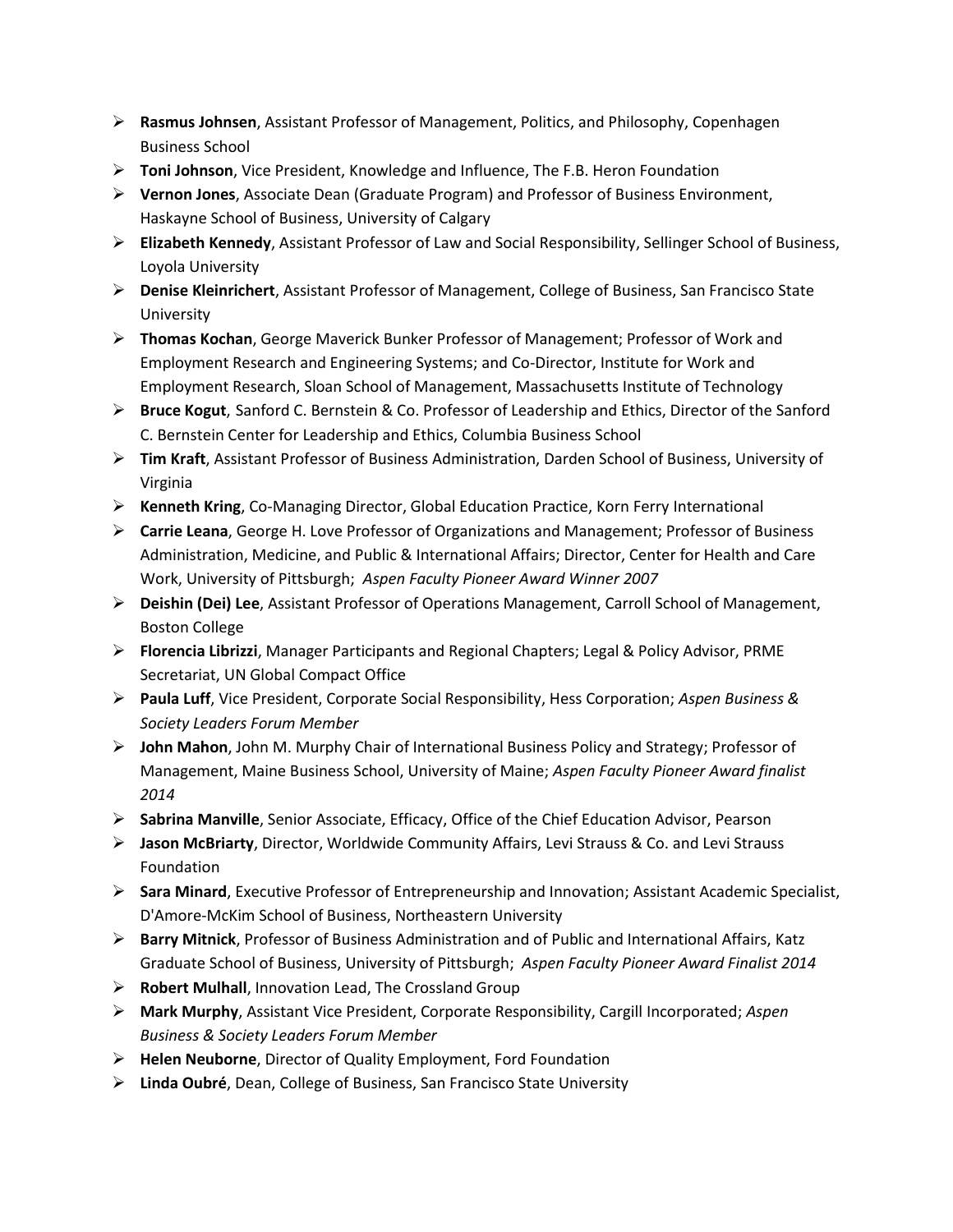- **Linda Padon**, General Manager, Public Policy & Corporate Responsibility, Chevron Corporation; *Aspen Business & Society Leaders Forum Member*
- **Melissa Paschall**, Director, Business and Environment Initiative, Harvard Business School, Harvard University
- **Chris Pinney**, President, High Meadows Institute, Inc.
- **Diane Ramos**, Associate Director of Graduate Programs and Adjunct Instructor of Leadership & Change Management, Donahue School, Duquesne University
- **Louise Raymond**, Vice President, Corporate Responsibility, McGraw Hill Financial
- **Sandra Reiter**, Associate Professor of Business Administration, Williams School of Commerce, Economics, and Politics, Washington and Lee University
- **Joel Rogers**, Professor of Law, Political Science, Public Affairs and Sociology; Director of the Center on Wisconsin Strategy (COWS), University of Wisconsin-Madison
- **Laine Romeo-Alston**, Program Officer, Ford Foundation
- **Gary Ross**, Senior Counsel, Mergers & Acquisitions, Xylem Inc.
- **Christopher Rudnicki**, Research Associate, Harvard Business School
- **Dorte Salskov-Iversen**, Associate Professor and Department Head, Intercultural Communication and Management, Copenhagen Business School
- **Donald Schepers**, Associate Dean for Academic Affairs, Zicklin School of Business, Baruch College
- **Prakash Sethi**, Professor of Management, Zicklin School of Business, Baruch College, *Aspen Faculty Pioneer Award Winner 2003*
- **Frank Shipper**, Professor of Management, Perdue School of Business, Salisbury University
- **Kenneth Shotts**, David S. and Ann M. Barlow Professor of Political Economy, Stanford Graduate School of Business, Stanford University
- **William Shutkin**, President and CEO, Richard M. Gray Fellow in Sustainability Practice, Presidio Graduate School
- **Matthew Statler**, Richman Family Director of Business Ethics & Social Impact Programming; Clinical Assistant Professor of Management and Organizations, Stern School of Business, New York University
- **Jennifer Swanberg**, Professor of Social Work, School of Social Work, University of Maryland
- **Michele Thatcher**, SVP and Chief Counsel, Global Human Resources, PepsiCo, Inc.
- **Zeynep Ton**, Adjunct Associate Professor of Operations Management, Sloan School of Management, Massachusetts Institute of Technology
- **Monica Touesnard**, Associate Director, Center for Sustainable Global Enterprise, Samuel Curtis Johnson Graduate School of Management, Cornell University
- **Shannon Trilli**, Director, Corporate Responsibility Strategy, McGraw Hill Financial
- **Peter Tufano**, Dean and Professor of Finance, Saïd Business School, University of Oxford
- **Kevin Visconti**, Lecturer and Business Communication Course Coordinator, Leavey School of Business, Santa Clara University
- **Nanda Viswanathan**, Assistant Dean, School of Business, Farmingdale State College, State University of New York
- **Anna Wadia**, Senior Program Officer, Ford Foundation
- **Darren Walker**, President, Ford Foundation